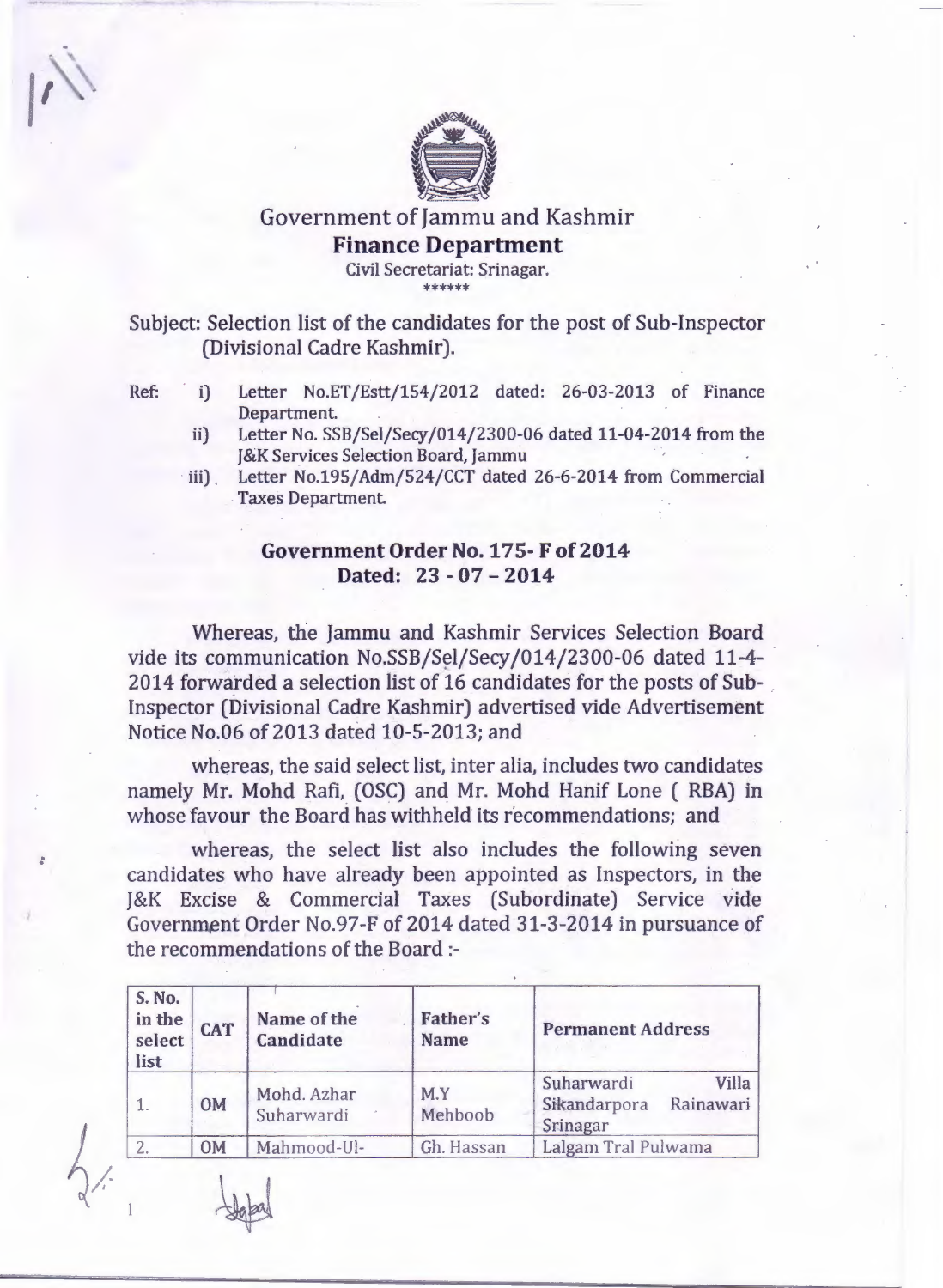|    |            | <b>Hassan Rather</b>                | Rather                            |                                                                             |
|----|------------|-------------------------------------|-----------------------------------|-----------------------------------------------------------------------------|
| 3. | <b>OM</b>  | Showket Ahmad<br><b>Bhat</b>        | <b>Abdul Rahim</b><br><b>Bhat</b> | Mohalla<br>Moorabad<br>Gamraz Road Tehsil Tral<br>District Pulwama          |
| 4. | <b>OM</b>  | <b>Mudasir Ahmad</b><br><b>Bhat</b> | Ab. Gani<br><b>Bhat</b>           | Palapora<br>Noorbagh<br>Srinagar                                            |
| 5. | <b>OM</b>  | <b>Zeeshan Nazir</b>                | Nazir Ahmad<br><b>Bhat</b>        | Lane 2 Umer Colony B<br>Lalbazar Srinagar J&K                               |
| 6. | <b>OM</b>  | <b>Asif Rasool Bhat</b>             | Gh. Rasool<br><b>Bhat</b>         | 72 Extension Raj<br>Bagh<br>Srinagar J&K C/o Khalid<br><b>NR M.A Bakery</b> |
|    | <b>RBA</b> | Mohd. Hanif Lone                    | Ghulam<br><b>Rasool Lone</b>      | Sheikhwanipora<br><b>Boniyar</b><br><b>Baramulla</b>                        |

whereas, the above said seven (7) candidates who are already working as Inspectors were asked to furnish their willingness or otherwise to join as Sub Inspectors; and ·

whereas, in response, all the seven (7) Inspectors submitted their undertaking through Commercial Taxes Department to the effect that they will not join against the post of Sub Inspector and would like to continue as Inspector in Commercial Taxes Department; and

whereas, the department took up the matter with the J&K Services Selection Board vide .communication No.ET /Estt/76/2014 dated 21-5-2014 for providing a panel (Waiting list) of candidates for being considered for appointment as Sub Inspector, however, the response of the Board is still awaited; and

whereas, the J&K Services Selection Board vide communication No.SSB/Sel/Secy/014/2300-06 dated 11-4-2014 along with select list of 16 candidates has provided a waiting list of three candidates under Open Merit; and.

whereas, the matter has been examined in the Finance Department and it has been decided to consider issuance of appointment order in favour of 08 candidates from main select list and 03 candidates from waiting list excluding the above mentioned seven (7) Inspectors; and

whereas, the appointment order in favour of Mr. Mohd. Rafi, OSC has also been decided to be issued as & when the Board restores its recommendations in his favour; and

has already been requested to provide a panel (waiting list) of whereas, the remaining 4 resultant vacancies for whom Board

2

 $\downarrow \downarrow \downarrow \downarrow$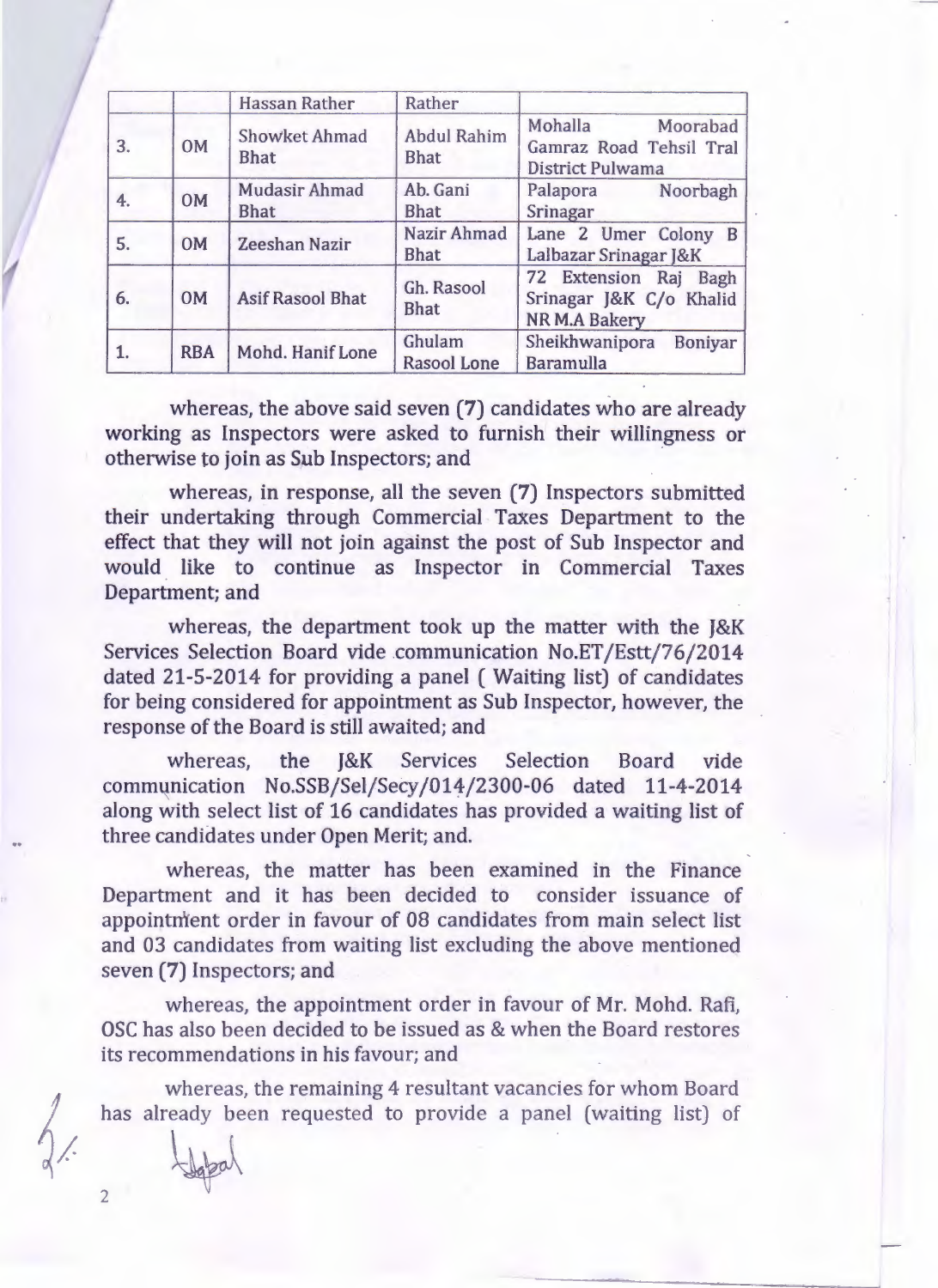candidates shall be filled up as & when the same is received from the Board; and

Now, therefore, as recommended by the Jammu and Kashmir Services Selection Board, sanction is hereby accorded to the temporary appointment of 11 (eleven) candidates indicated in Annexure to this order (8 candidates from main select list and 3 candidates from the waiting list) as Sub Inspectors (Divisional Cadre, Kashmir) in the Pay Band of Rs. 5200-20200 with Grade Pay of Rs. 2400/- in the Jammu and Kashmir Excise and Commercial Taxes (Subordinate) Service with immediate effect subject to fulfillment of following conditions:-

- A) The appointees shall report to the respective departments as indicated against each in Annexure to . this order within a period of 21 days from the date of issue of the order.
- B) In case of failure of any appointee to join within the stipulated period, his/her appointment shall be deemed to have been cancelled without any further notice.
- C) The appointees shall be allowed to join only on production of the following certificates in original:
	- i. Academic Qualification Certificates.
	- ii. Matriculation/Date of Birth Certificate.
	- iii. Health Certificate issued by Chief Medical Officer.
	- iv. Permanent Resident Certificate issued by the Competent Authority.
	- v. Certificates from the concerned authorities to the effect that no loan under self employment scheme has been taken by the appointee.
	- vi. Relevant category certificates (in case of candidates belonging to reserved categories).

I

'11

I

- D) The appointment of the candidates as Sub Inspector shall further be subject to the following conditions:
	- i) Each appointee shall give an undertaking duly attested by the First Class Magistrate in the shape of an affidavit to the effect that in case adverse report about his/her character and antecedents is received from Inspector General of Police, (CID), J&K to whom a reference shall be made by the concerned HoD, the candidate shall have no right to claim his/her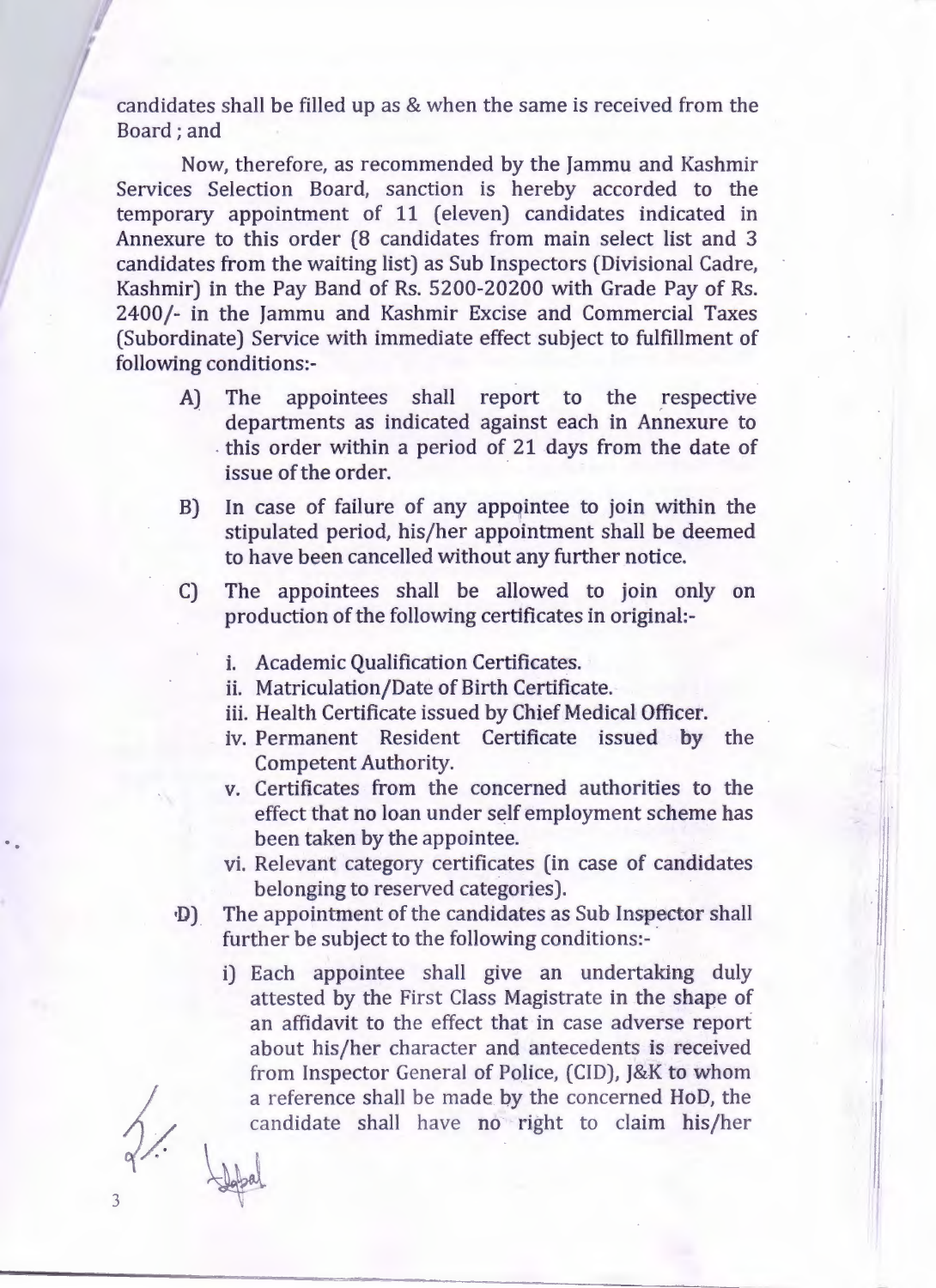appointment as Sub Inspector and his appointment as such shall be deemed to have been cancelled ab-initio.

- ii) If on verification, the certificate(s) produced by the appointees are proved to be fake or forged, the appointment shall be cancelled ab-initio.
- iii) The salary of the appointees shall not be drawn and disbursed to them unless the satisfactory reports in respect of (i) and (ii) above are received in their favour.
- iv) The appointees shall be on probation for a period of 02 years and shall undergo and qualify the Departmental Examination (Excise & Taxation Part I Examination) within the period of probation.
- v) The inter-se-seniority of the appointees shall be in the order in which their names appear in this Government Order which is strictly in accordance with the merit secured by them as per the select list furnished by the J&K Services Selection Board.

By order of the Government of Jammu and Kashmir.

 $Sd$  /-(B.B Vyas) IAS Principal Secretary to Government, Finance Department No:-ET /Estt/76/2014 Dated: 23-07-2014

Copy to the:-

- 1. Excise Commissioner, J&K, Srinagar.
- 2. Commissioner Commercial Taxes, J&K, Srinagar.
- 3. Director Information, J&K, Srinagar. He is requested to give wide publicity through print/electronic media.
- 4. Secretary, Services Selection Board, J&K, Srinagar.
- 5. Pvt. Secretary to Principal Secretary, Finance.
- '6. Private Secretary to the Hon'ble Minister for Finance and Ladakh Affairs.
- 7. Concerned for compliance.
- 8. Government Order file w.2.s.c.
- 9. Stock file.

(Shakeel UI Rehman) Special Secretary to Government

4